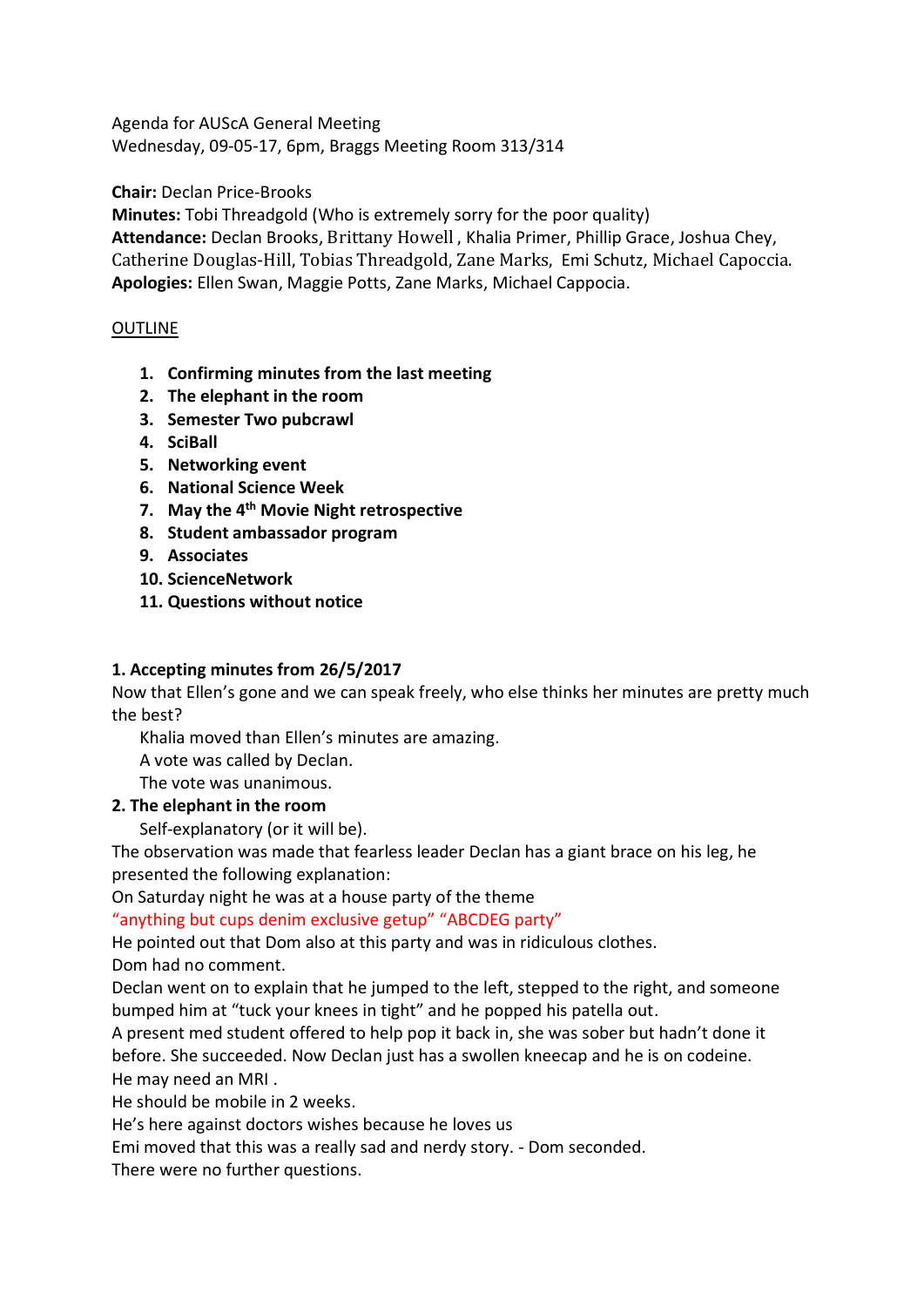### **Sub-committee Updates**

### **3. Pubcrawl**

Update on progress to be given by Zane.

Advertising for designs will happen over email.

Concerns were raised over lack of designs posted last crawl.

Backup is Rick and Morty design from last batch.

Date for the second crawl will be as usual.

We will talk to other clubs.

Leaning toward crawl being on Hindley this year.

We will advertise through resources we have available.

Will advertise early to combat dropped sales.

We will need to organise free entry to Hindley places.

It was raised that people are less inclined to buy shirts if they don't get free entry with them.

#### **4. SciBall**

Update on progress to be given by Khalia.

We have sold 135 tickets.

2 weeks to go on ticket sales.

Meeting with Ryan went well – see slack.

Khalia requested we all make sure we vote on entre and mains on slack.

Advertising is being conducted mainly through the Facebook.

It was moved that we announce on myuni.

Catherine will conduct ^

Correction 145 tickets have been sold 24 of which are non-member.

Now that we have a sales deadline, we will re-email academics and postgrad.

We will order a few extra chairs so we can sell a few extra tickets.

A side conversation broke out:

"Fun fact, the popcorn we are eating is only 59% popcorn"

Declan raised a vote on not asking what else is in the popcorn

The vote failed.

The rest of the bag may be air or the bag or other ingredients or soy, but it isn't gluten or nuts or dairy.

There is thickening agent.

"Why thicken popcorn?"

It was moved that if we can't pronounce it we don't want it in our body.

Seconded by Tobi.

#### **5. National Science Week**

Update on progress to be given by Declan.

We have confirmation of grant application.

2 of 3 speakers confirmed.

The speakers that have and haven't are on the slack (sorry I was too slow to catch their names)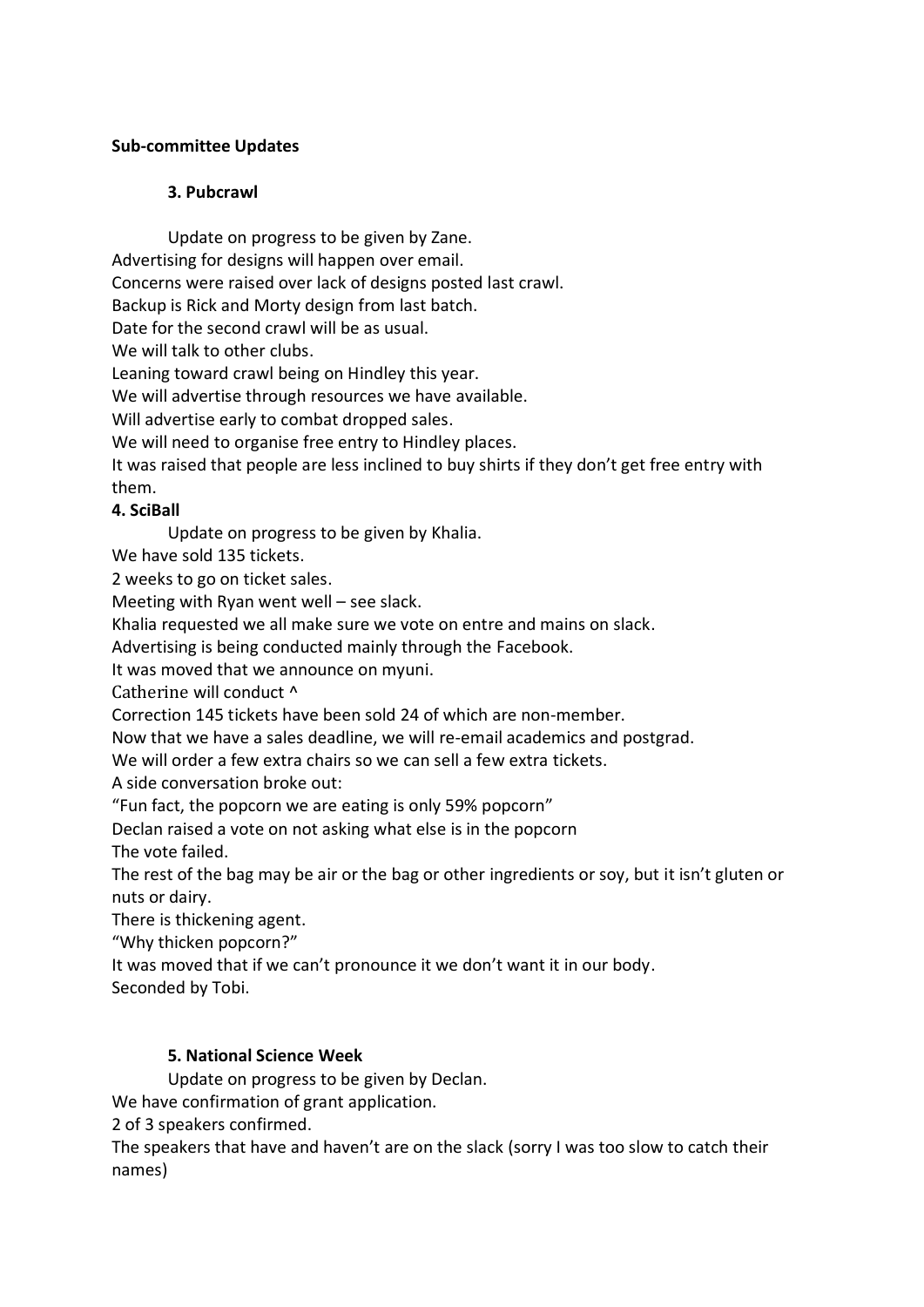Declan pointed out there are half a dozen backups. Working to contact schools, going to make a start. Khalia is in contact with Donna and Sally A new idea – we have a contact who works at the museum. For the sake of schools from further away add a museum excursion so the day? It was asked who to contact the domestic recruitment team – talk to Nick vozzo – Emi will contact Declan about organising this contact. We looked into booking elder hall for National science week: -Stick with thurs and find somewhere else? -Thursday was only chosen because it's a nice day -Moving wouldn't pose inconvenience to guests -Elder Hall has a great uni feel and has comfy seats Declan asked if we should vote We decided to Declan moved the day be moved to Wednesday Emi seconded The vote was unanimous

Discussion broke out about how great Brit is.

#### **6. May the 4 th movie night retrospective**

Given the new information that has come to light we ought to reflect on the event, both its organisation and its implementation. It may also be worth considering as to whether this is the sort of event we should run in the future, given the new information regarding cost.

Declan asked what people thought and Phil asked what student response was.

There were a lot of regulars there. Total 2 dozen people at start 8 people by the end. Lots of people bummed about it being Star Trek.

Turnout was a smaller group than usual.

There was lots of popcorn left- as expected.

Shoutout to Zain and Maggy and Tamekka (first year) for staying late and cleaning up. (Sorry for any spelling mistakes in these names)

We should collaborate with film society?

We would still have to pay but film soc gets subsidised movie rights so it would be cheaper. Khalia likes the idea of a colab- if it works we could do it a lot. Phil pointed out licencing is a

hurdle. Declan said the event isn't financially viable if we have to pay.

The following discussion took place about our lack of a licence in previous years.

-The club society leaked that we didn't have licence.

"Who was running the Darth Maul trilogy and why did they get away with it?" We don't know.

They didn't get financial support that we know of.

"Mickey is a dick."

Even the film soc couldn't get permission to watch Moana.

Brit suggested we become a cinema.

"We are too close to other cinemas" -Declan

How do we get a public screening license?

The whole reason we did the movie nights was no cost and easy

That's not the case anymore, so ee need to look into all options such as the film soc.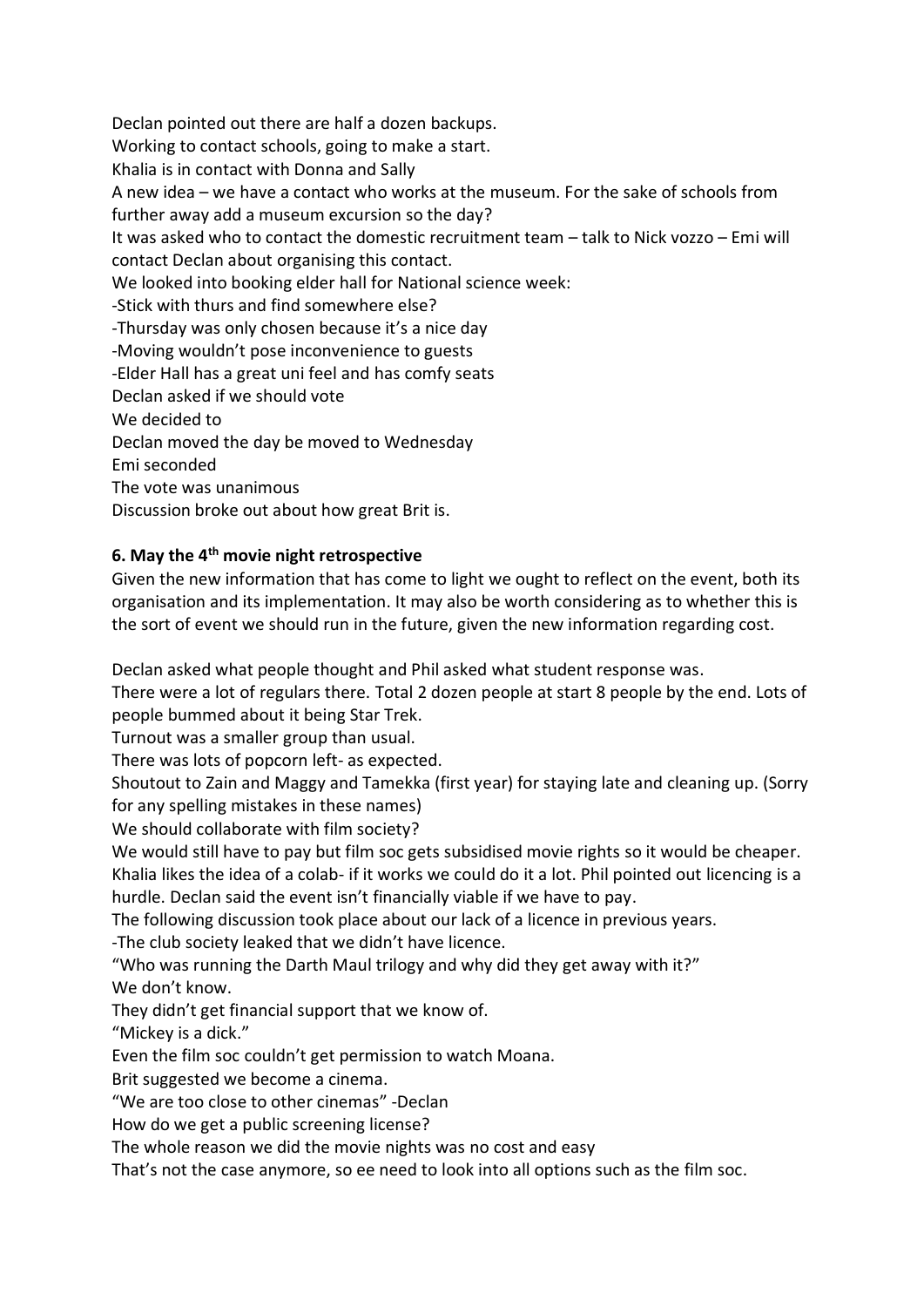Licence costs \$150 if we get it ourselves.

The really old Star Wars films are impossible to get a licence for.

Brit said movie nights aren't that well attended so what's the point?

Declan suggested we look at options and consider canning movie nights if we can't work something out.

Phil said the licence is actually \$165.

We get a \$100 grant so \$65 down.

Only sold 4 memberships at this movie night.

Phill will get in contact with film soc and then we will make a decision.

Emi wants to do a board game night if we do something else.

Declan asked her to look into what that would involve.

Emi said we would need to book a room and look at what people want to play.

Catherine pointed out one person who attended the night suggested we do a star trek night on april 5<sup>th</sup> instead.

Phil pointed out Dom's idea of space balls might have been better.

This was suggested too late this time.

Props to road show for getting back to us quickly.

Declan want this meeting to be faster than the last one so we will go faster.

WHERE IS THE ESKY??

"We went to the geo building it was locked all tried our cards Catherine suggested it be left outside so they went and left it in the clubs room at 9.30pm Khalia went there at 10am the next day it was gone at some point in that gap it went missing"

Catherine asked if there is CCTV - there isn't.

Brit pointed out how many couches there are in that room.

Declan said don't steal couches.

It was pointed out that sketchy stuff could happen on those couches.

Phil pointed out barely secure lockers with no CCTV is bad.

If we can't find esky we will reimburse (and hope they don't notice).

Tinfoil hat maybe took the esky?

(vaccines are bad?)

Deadline to find it wed next week check both places frequently -Declan.

"Talk to other clubs?" -Emi

"Put up lost posters?" -Brit

Declan – "minimise amount we tell Geo because we don't want them to think we are irresponsible, Declan accepts full responsibility, he's sorry"

Khalia says it's fine (in a don't be sorry it's not your fault kind of way)

Phil pointed out Geo system is a mess, we should have more people who understand it.

-Declan loosely explained it (key-door-building-obscene-excel document-return keyextraordinarily absurd)

Brit reminisced about a time they went to a pub and someone recognised her and loved her profile on the website and had read all documents and it was creepy.

Action for Cocos to make website look ok.

Declan asked that we be conscious of personal information in minutes in the future. (To avoid stalkers)

Moved by Phil that we don't make morals officer reports public and just store in archives instead. Declan seconded. Vote was unanimous.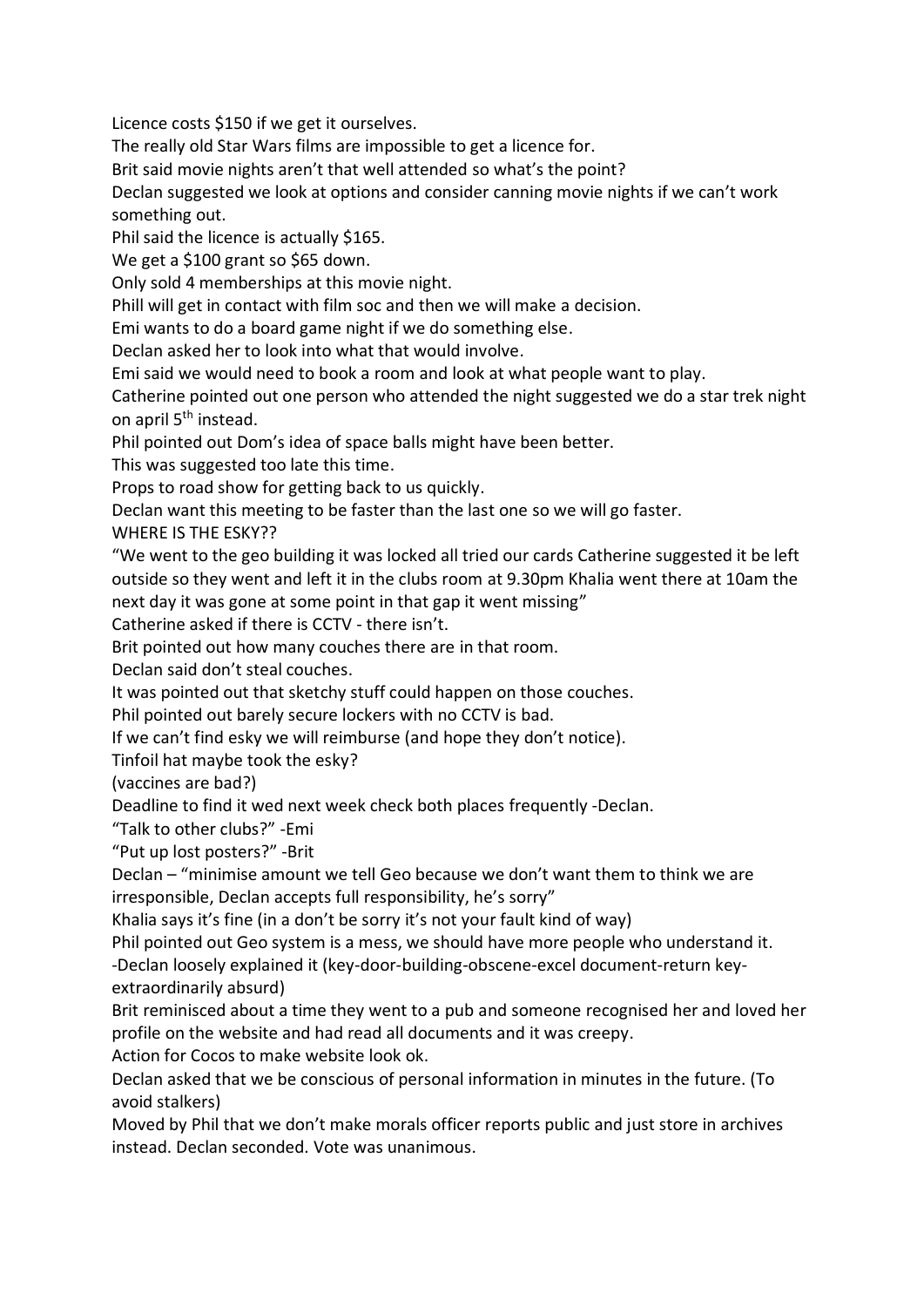# Tinfoil hats(?)



#### **7. Student ambassador program**

Khalia had a meeting with Sally and Donna from the Faculty, part of which was regarding a program Donna is proposing. More details to come ;)

Khalia met with Donna and Sally.

(Sally is new head of marketing and recruitment at the faculty)

(Donna Montez is slightly below sally and manager of events)

Khalia explained what SAP is.

We want the SAP to ask us as first port of call when they need students for stuff and we want that to happen so we are going to look at a draft.

Catherine asked what type of event this would involve- Faculty run events- Declan clarified not paid roles.

Declan wanted this as it would be another step closer to faculty so we should consider seriously.

Brit asked if we have already been doing this for years.

Declan said this will formalise it.

Dom pointed out this will make things more interesting for our volunteers.

Khalia pointed out it could be a good chance to get in with year 12s pre-uni.

Declan pointed out any formal proposal would need to be accepted by this committee.

#### **8. Associates**

Our standard Bi weekly review: is the program working, is anyone else worthy of a gratuity letter, is anyone ready for an associateship.

-Decan asked if people are happy.

We welcomed first associate Dom.

Declan reminded us how the system works.

Everyone is still happy with it.

No nomination for letters or associate positions.

Zoey Lann and Robert (?) and Tamekka were both fantastic.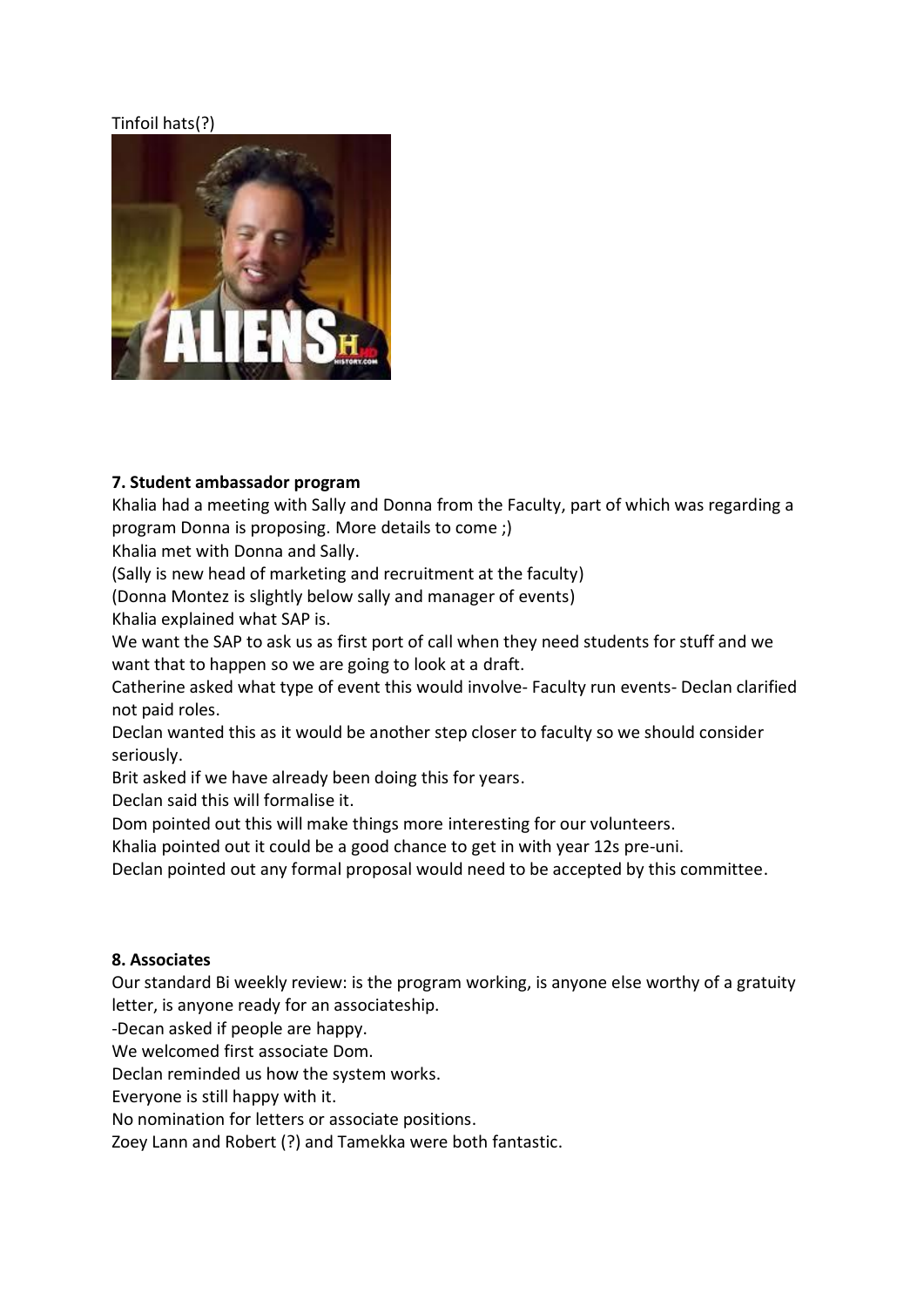Tamekka was rostored whole time and did great.

Declan - "Should she get a gratuity letter?"

Catherine- "just recognition for now"

Brit asked what a gratuity letter is.

Declan explained.

Tobi complaied about how hard taking minutes is.

Khalia dropped something under the table and bumped her head bending down to get it.

## **9. ScienceNetwork (in Camera) (not in camera after all)**

For Further details see the slack, the networking subcommittee report shall also be rolled into this.

Tobi reached for some more popcorn and Emi expressed appreciation that this means it's ok for her to get some more as well.

Declan asked if we are happy to not be in camera so Brit doesn't have to leave.

"Yes" (A few people said yes out loud and the rest didn't object)

We have 3 speakers whose name Khalia can't remember because she is tired.

Booked Mezzanine for the 22<sup>nd</sup> of May from 5-7.

Still to organise

-Define details for speakers

-order food

-Talk to faculty? "hey donna give us some food for this event we are doing"

-Or do it ourself

-Dom asked what the difference is

Declan "it would benefit our relationship but we also don't want to ask too much" (or something along those lines)

-Declan explained that the faculty is launching the science network which looks like the start of a group which runs networking events.

-Khalia read exact description.

-Declan pointed out it's a faculty thing which competes with our networking events.

-Brit asked what competes means exactly in this context -Dec said as in doing the same thing. -concern was raised it could fall on the same day.

-Declan said we will have to make our events bigger and better to compete.

-Dom said that should be the goal anyway. -Declan agreed.

Khalia compared the situation to a farmers market.

-Decan pointed out not all of faculty know about it yet and that he is concerned people might mix up ours and theirs.

Wants to move fast to clarify this on FB (advertise).

Khalia thinks this can be done tomorrow and she will contact cocos about it.

-Khalia emailed Julia from careers services and they said they and their colleague are happy to work with us - she will set up a meeting.

-Declan asked if there was anything else.

-His leg is getting more and more painful.

-He said that doesn't need to go in the minutes. ^

Too late I already put it in.